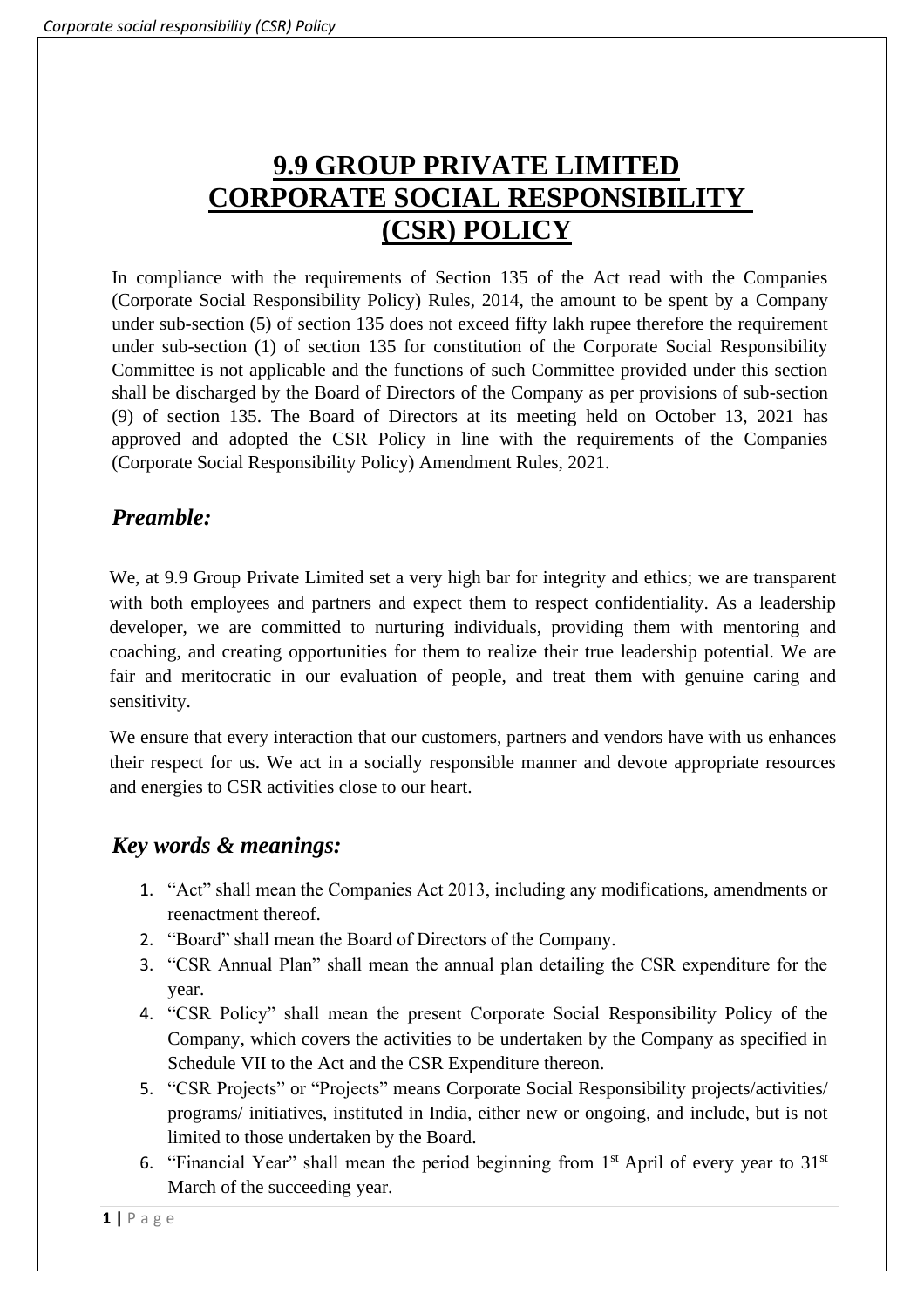7. "Rules" shall mean the Companies (Corporate Social Responsibility) Rules 2014, including any reenactment, modifications or amendments thereof.

# *Policy Objectives:*

The objective of the CSR Policy ("Policy") is to lay down the guiding principles in undertaking various Programs and projects by or on behalf of the Company relating to Corporate Social Responsibility ("CSR") within the meaning of section 135 of the Companies Act, 2013 read with Schedule VII of the Act and the CSR Policy Rules 2014. ("Rules")

## *CSR Activities:*

The activities that the Company may undertake shall be (inter alia):

- ➢ promoting education, including special education and employment enhancing vocation skills especially among children, women, elderly, and the differently abled and livelihood enhancement projects. This can be in following forms:
	- o Financial Assistance to students
	- o School Adoption/Management
	- o Skill Enhancement Programs
	- o Educational Awareness Programs
	- o Activity Based Learning Programs and Events etc.
- ➢ promoting gender equality, empowering women, setting up homes and hostels for women and orphans, setting up old age homes, day care centers and such other facilities for senior citizens and measures for reducing inequalities faced by socially and economically backward groups;
- ➢ eradicating hunger, poverty and malnutrition, promoting preventive health care and sanitation and making available safe drinking water;
- $\triangleright$  training to promote rural sports, nationally recognised sports, paralympic sports and olympic sports
- $\triangleright$  contribution to the prime minister's national relief fund or Prime Minister's Citizen Assistance and Relief in Emergency Situations Fund (PM CARES Fund) or any other fund set up by the central govt. for socio economic development and relief and welfare of the schedule caste, tribes, other backward classes, minorities and women;
- ➢ Contribution to incubators or research and development projects in the field of science, technology, engineering and medicine, funded by the Central Government or State Government or Public Sector Undertaking or any agency of the Central Government or State Government;
- $\triangleright$  Contributions to public funded Universities; Indian Institute of Technology (IITs); National Laboratories and autonomous bodies established under Department of Atomic Energy (DAE); Department of Biotechnology (DBT); Department of Science and Technology (DST); Department of Pharmaceuticals; Ministry of Ayurveda, Yoga and Naturopathy, Unani, Siddha and Homoeopathy (AYUSH); Ministry of Electronics and Information Technology and other bodies,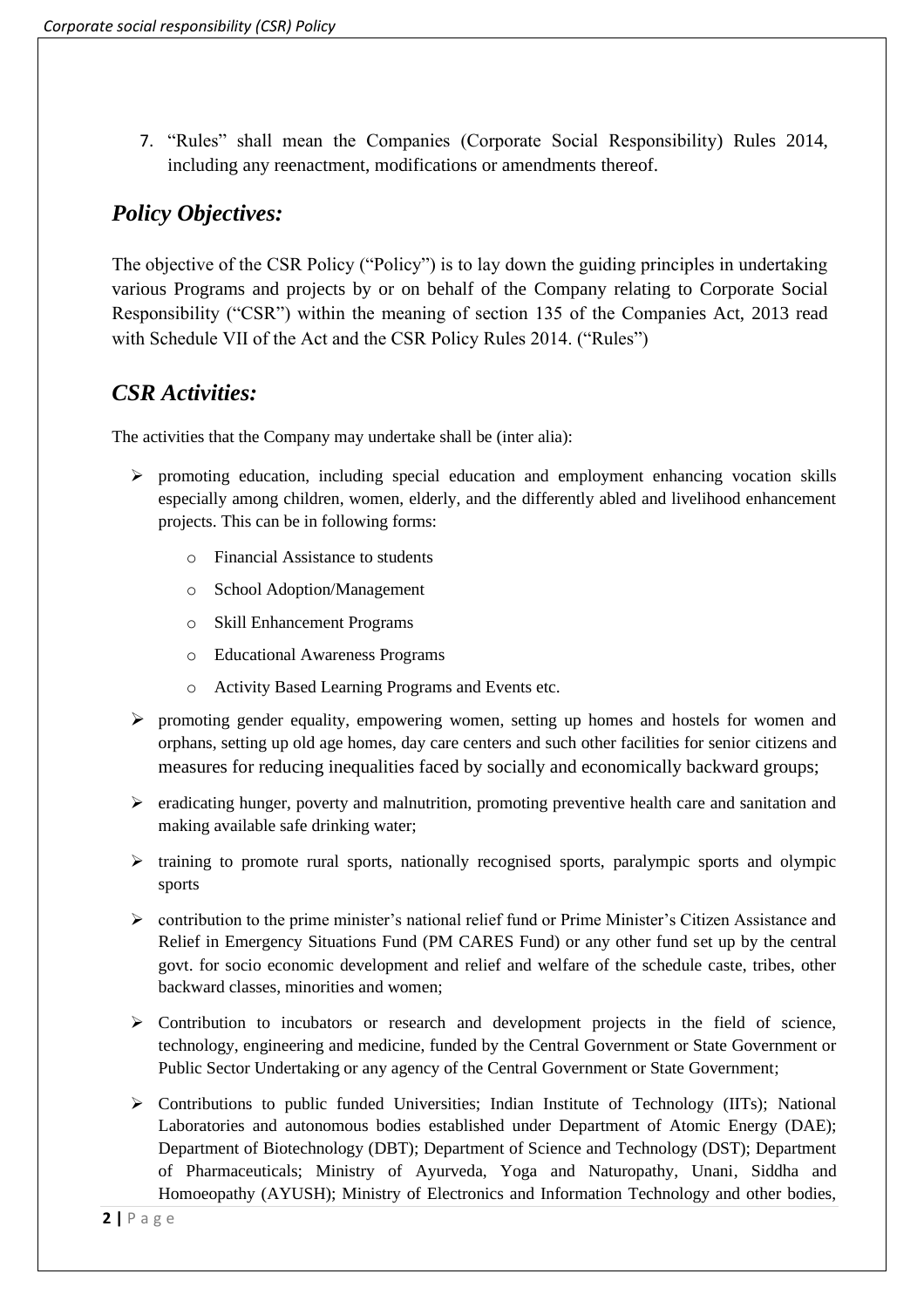namely Defense Research and Development Organisation (DRDO); Indian Council of Agricultural Research (ICAR); Indian Council of Medical Research (ICMR) and Council of Scientific and Industrial Research (CSIR), engaged in conducting research in science, technology, engineering and medicine aimed at promoting Sustainable Development Goals (SDGs);

- $\triangleright$  ensuring environmental sustainability, ecological balance, protection of flora and fauna, animal welfare, agro-forestry, conservation of natural resources and maintaining quality of soil, air and water;
- $\triangleright$  protection of national heritage, art and culture including restoration of buildings and sites of historical importance and works of art; setting up public libraries: promotion and development of traditional arts and handicrafts;
- ➢ measures for the benefit of armed forces veterans, war widows and their dependents;
- $\triangleright$  rural development projects.

## *Exclusions:*

Following activities shall be excluded from the CSR expenditure:

- Activities which are exclusively for the benefit of employees of the Company or their family members;
- Activities undertaken in pursuance of normal course of business of the Company;
- Direct or indirect contribution to political parties;
- Expenditure on item/s not in conformity with Schedule VII of the Companies Act 2013;
- Surplus arising out of CSR projects shall not form part of the business profits of Company instead the same will be further used for CSR purposes only.

### *Geographies and beneficiaries*

#### **Geographies**

The Company will give preference to the local areas around its operations for spending the amount earmarked for CSR activities. 9.9 Group's operations are mainly concentrated in the following areas:

- Delhi NCR
- State of Haryana, Uttar Pradesh, Maharashtra, Karnataka
- 9.9 Group may undertake CSR activities in any other area in India as may be decided, from time to time

#### **Beneficiaries**

The beneficiaries of 9.9 Group's CSR programs may be the following categories of people:

- Children / students
- Women
- Weaker sections of the society
- Others society at large